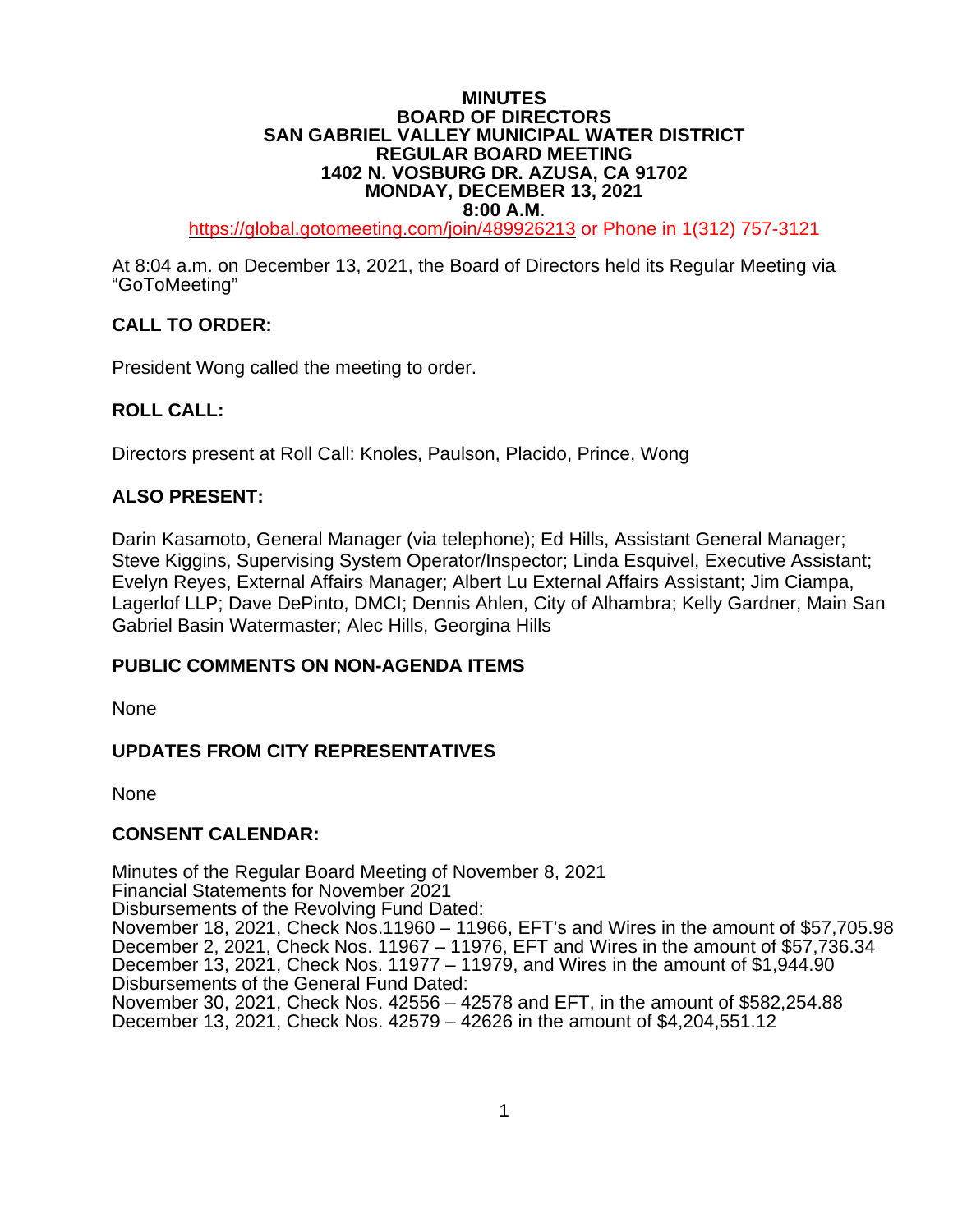Future Meeting Attendance Approval:

Resolution No. 12-2021-791 Continuation of Virtual Board Meetings WRD 2021 Redistricting – Dec. 8 (Teleconference) & Future Meetings

On motion of Director Paulson, seconded by Director Knoles, and unanimously carried 5-0, the Consent Calendar was approved.

Approved, by the Board of Directors of the San Gabriel Valley Municipal Water District at their regular meeting held on December 13, 2021, by the following roll call vote:

Ayes: Knoles, Paulson, Placido, Prince, Wong Noes: None Absent: None Abstain: None

## **ACTION AGENDA ITEM**

## **2020-2021 DRAFT AUDIT AND TRAVEL EXPENSE REPORT**

Unfortunately, the Auditor from Moss, Levy, and Hartzheim was unable to join the meeting due to an unforeseen event. The Board agreed to postpone consideration of the 2020-2021 Draft Audit and Travel Expense Report to January's Board meeting.

## **RESOLUTION NO. 12-2021-792 WATER SUPPLY CONDITIONS**

On motion of Director Paulson, seconded by Director Placido, and unanimously carried 5-0, A RESOLUTION OF THE SAN GABRIEL VALLEY MUNICIPAL WATER DISTRICT BOARD OF DIRECTORS SETTING FORTH ITS COMMITMENT TO MANAGE AND CONSERVE WATER TO ADDRESS WORSENING DROUGHT AND WATER SUPPLY CONDITIONS, Resolution No. 12-2021-792 was approved.

Approved by the Board of Directors of the San Gabriel Valley Municipal Water District at their regular meeting held on December 13, 2021, by the following roll call vote:

Ayes: Knoles, Paulson, Placido, Prince, Wong Noes: None Absent: None Abstain: None

#### **RESOLUTION NO. 12-2021-793 APPRECIATION OF ED HILLS**

The Board reflected on the opportunity to work with Ed Hills for the last six of his 32 total years of service at the District. Each Board member thanked Ed Hills for a job well done. They expressed how much he will be missed and wished him well in his retirement.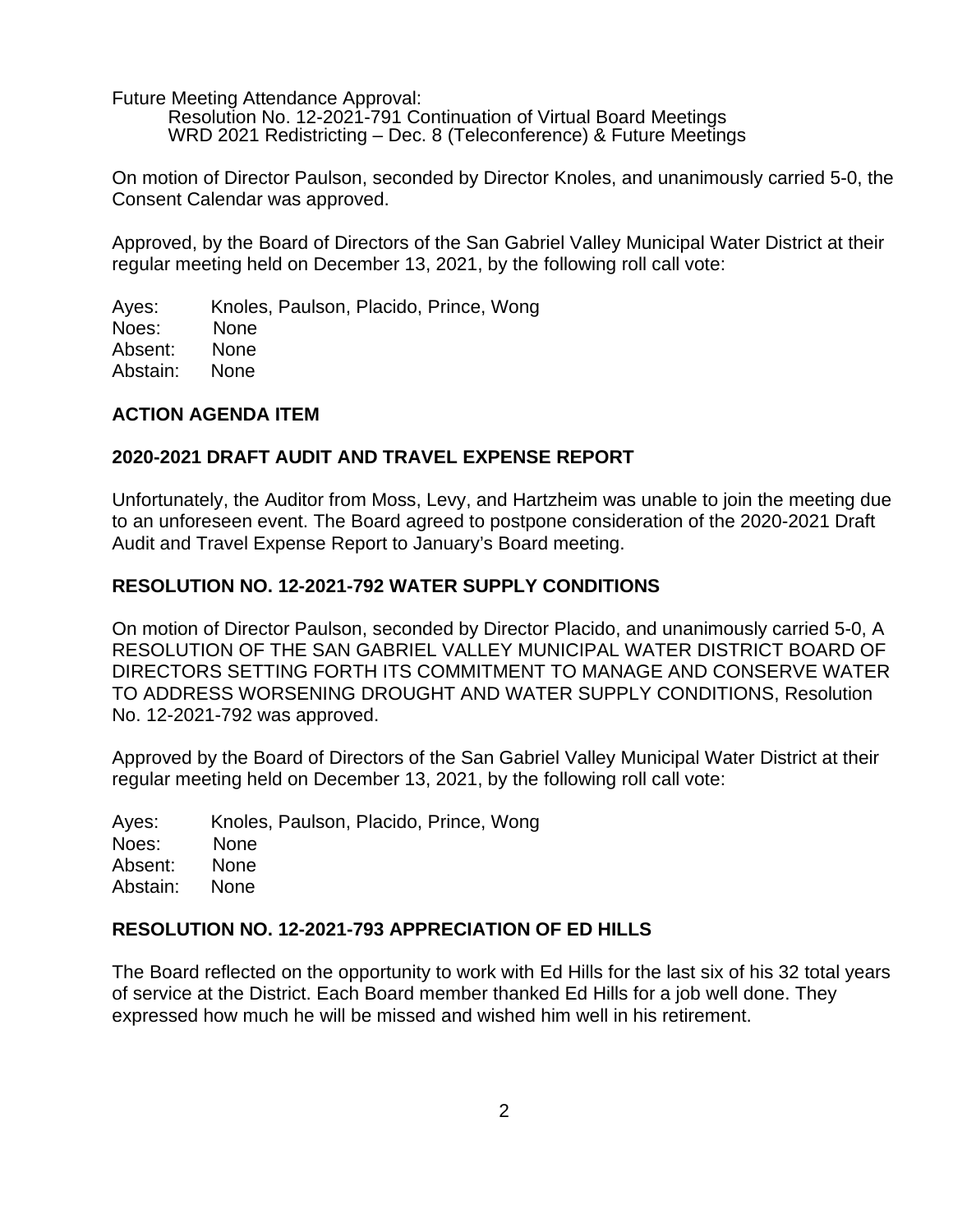Ed Hills thanked the Board, General Manager Darin Kasamoto, Bob Stallings, and Steve Gaylor for the opportunities offered to him at the District. He is forever grateful for those privileges.

He also thanked the member cities and all who were on the virtual GoToMeeting. Counsel Jim Ciampa remarked it has been a pleasure working with Ed Hills and wished him the best with good health and happiness.

Dave DePinto also appreciated the help Ed Hills provided and enjoyed his participation in the External Affairs Committee and Water Forums.

Evelyn Reyes had recognitions for Ed Hills to honor his retirement from the cities of Alhambra, Azusa, Monterey Park, Sierra Madre, and Assemblyman Chris Holden, Assemblywoman Blanca Rubio, Assemblyman Ed Chau, Senator Poritino, Congresswoman Judy Chu, and Congresswoman Napolitano.

Evelyn Reyes also thanked Ed Hills for being a great manager.

On motion of Director Paulson, seconded by Director Knoles, and unanimously caried 5-0, A RESOLUTION OF THE BOARD OF DIRECTORS OF THE SAN GABRIEL VALLEY MUNICIPAL WATER DISTRICT HONORING THE RETIREMENT OF ASSISTANT GENERAL MANAGER ED HILLS, Resolution No. 12-2021-793 was approved.

Approved by the Board of Directors of the San Gabriel Valley Municipal Water District at their regular meeting held on December 13, 2021, by the following roll call vote:

Ayes: Knoles, Paulson, Placido, Prince, Wong Noes: None Absent: None Abstain: None

# **NFORMATION ITEMS**

#### **EXTERNAL AFFAIRS**

External Affairs Report in Agenda Packet.

Ms. Reyes reported the irrigation controller and nozzle retrofit program is ready to launch on January 1, 2022. Qualifications to be eligible for this program require a working irrigation system in place with a controller. Ms. Reyes is collaborating with our member cities to gather a list of residents and/or commercial businesses who could benefit from this program.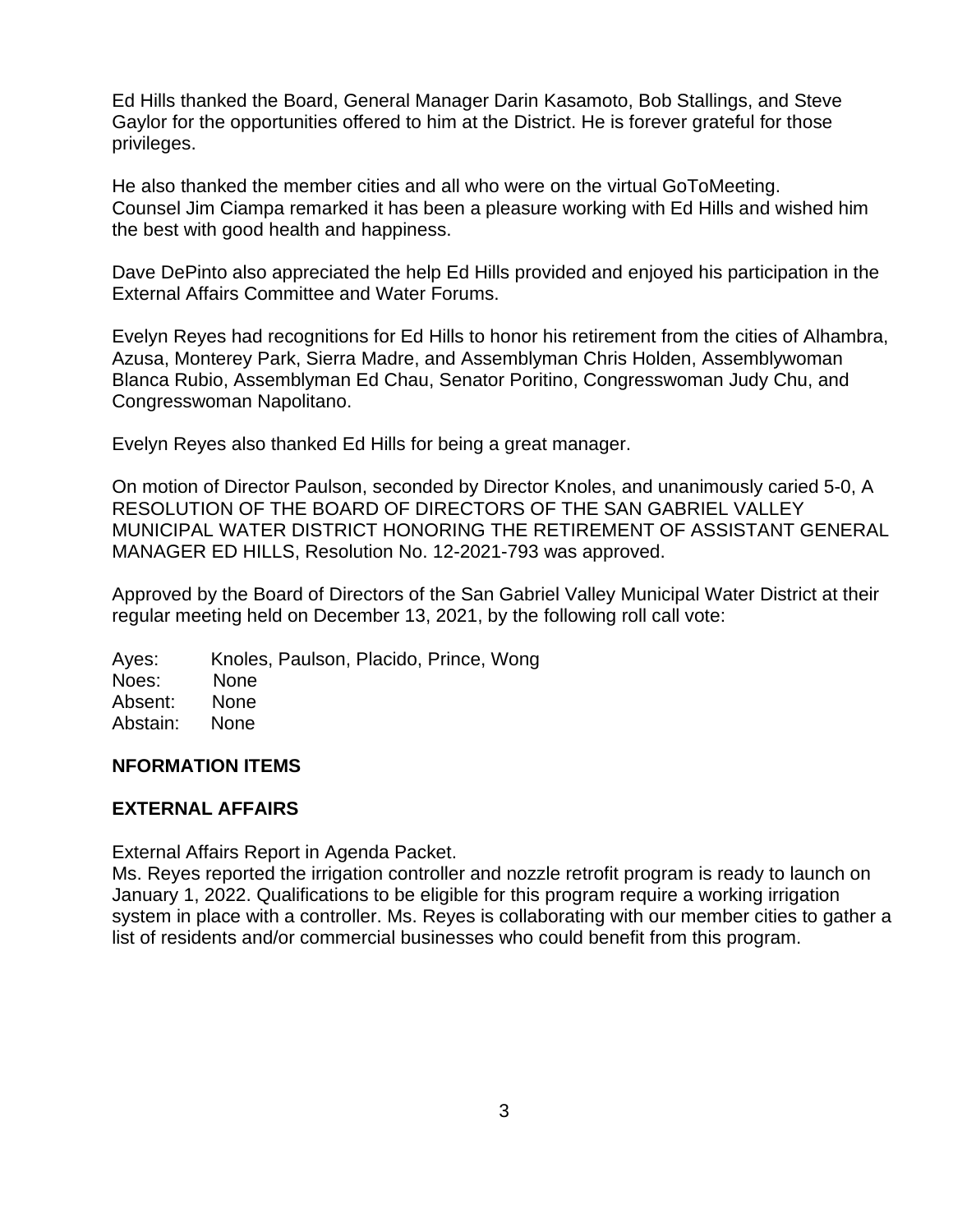## **UNFINISHED BUSINESS**

## **REPORT ON BASIN MANAGEMENT**

Director Placido reported a 3-year purchase agreement between Main San Gabriel Basin Watermaster and Upper San Gabriel Valley Municipal Water District for a minimum untreated tier one purchases was approved. He also reported Watermaster Board adopted a resolution on behalf of Ron Bow's retirement from the City of Monterey Park.

## **REPORT OF WQA**

No report.

# **REPORT OF THE ATTORNEY**

Counsel reported the District Audit would need to be filed with the State Controller and LA County within 12 months of the end of fiscal year, which would be by June 30, 2022.

## **REPORT OF THE GENERAL MANAGER/ASSISTANT GENERAL MANAGER**

The General Manager's written report is in the Agenda Packet. The General Manager commented Ed Hills will be missed and the Board should be at ease with Steve Kiggins stepping into the role of Assistant General Manager.

Steve Bucknam is preparing a briefing memo on potential state and federal funding opportunities.

The General Manager will be in the office until December 14. He will be out of the office for medical reasons for 3 weeks. However, he will be available by phone and email. He also wished everyone a Merry Christmas and Happy New Year.

The Assistant General Manager's written report is in the Agenda Packet. Ed Hills shared an image of an Irish blessing and shared again how thankful he was for all he has received.

Steve Kiggins expressed his gratitude towards Darin Kasamoto for the confidence and opportunity of being promoted to the Assistant General Manager position. He also thanked Ed Hills for being a good role model of a public servant in his attitude, treatment of fellow workers, being supportive of the General Manager, and doing what is right for the District, taxpayers, and for everyone involved that the District is represented in the best way possible.

With respect to operational issues, DWR did an internal inspection of a section of the District pipeline at Devil's Canyon to fabricate a replacement spool for the ultra-sonic meter that will be installed in late January.

The District continues to operate at full capacity making deliveries on behalf of Upper San Gabriel Valley Municipal Water District and Three Valleys Municipal Water District.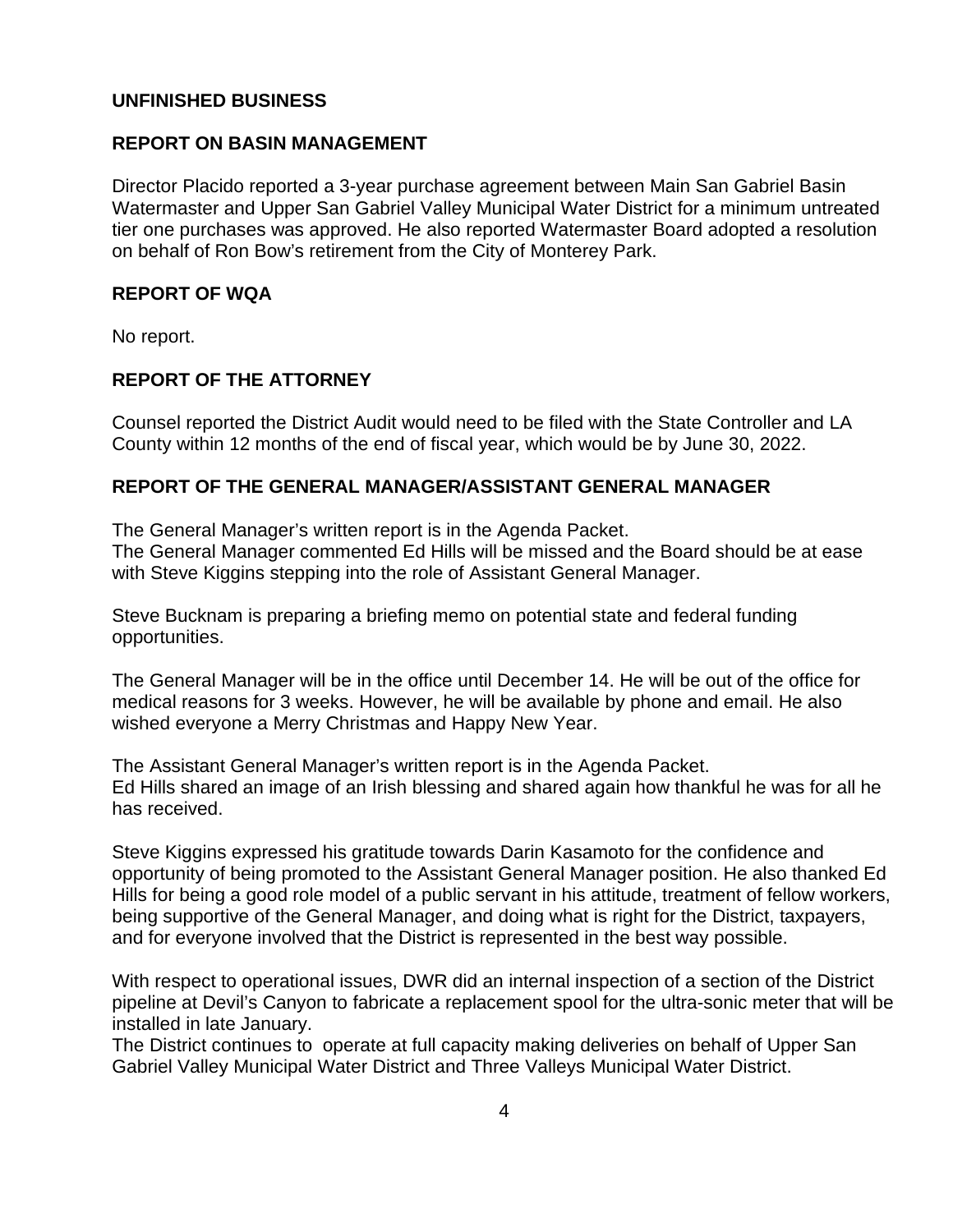Staff met with SoCal SCADA Solutions to evaluate and upgrade the existing cyber-security and firewalls set up of our SCADA system.

# **REPORT OF THE STATE WATER CONTRACTORS**

The General Manager reported the Dry Year Transfer Program has concluded. The initial State Water Project allocation for 2022 is 0%.

# **COMMITTEE MEETING REPORTS**

The External Affairs Committee Meeting Minutes of November 30, 2021, are in the Agenda Packet.

# **DIRECTOR REPORTS ON EVENTS ATTENDED**

None.

## **DIRECTOR COMMENTS**

Director Paulson wished the General Manager best of luck on his medical procedure with a speedy recovery and congratulated Steve Kiggins on his promotion and he looks forward to working with him for many years to come. He also wished everyone a Merry Christmas and Happy New Year.

Director Prince commented he fulfilled his annual commitment to the District in representing the District as the designated representative for ACWA JPIA. He thanked Ed Hills again, wished Darin a speedy recovery, and to everyone wished Happy Holidays.

Director Placido again congratulated Ed Hills and Steve Kiggins. Also, he wished Darin a speedy recovery and wished everyone a Merry Christmas and a Happy New Year.

Director Knoles congratulated Ed Hills on a stellar career. Best wishes to Darin, and wished Steve Kiggins good luck. He also wished everyone a Merry Christmas.

Director Wong echoed the Board Members comments for Ed, Steve, and Darin. He thanked District staff for another year of hard work and looks forward to working another year with dedicated staff.

#### **CLOSED SESSION at 9:08 A.M.**

A. Conference with legal counsel – Existing Litigation Subdivision (a) of Government Code Section 54956.9

**Name of Case:** *Moore v. San Gabriel Valley Municipal Water District, et al*., San Bernardino County Superior Court Case No. CIV SB 2115350